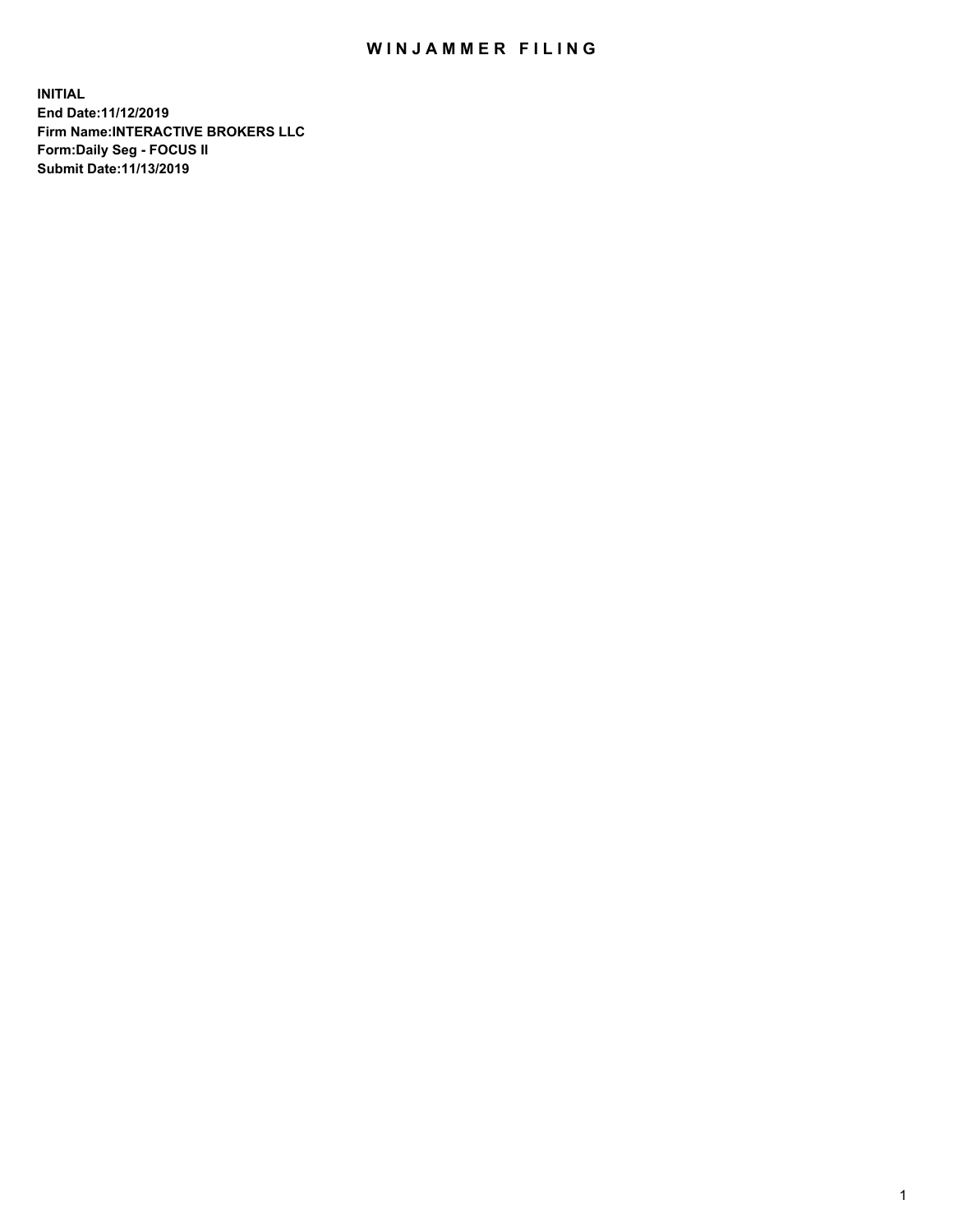**INITIAL End Date:11/12/2019 Firm Name:INTERACTIVE BROKERS LLC Form:Daily Seg - FOCUS II Submit Date:11/13/2019 Daily Segregation - Cover Page**

| Name of Company                                                                                                                                                                                                                                                                                                                | <b>INTERACTIVE BROKERS LLC</b>                                                                  |
|--------------------------------------------------------------------------------------------------------------------------------------------------------------------------------------------------------------------------------------------------------------------------------------------------------------------------------|-------------------------------------------------------------------------------------------------|
| <b>Contact Name</b>                                                                                                                                                                                                                                                                                                            | James Menicucci                                                                                 |
| <b>Contact Phone Number</b>                                                                                                                                                                                                                                                                                                    | 203-618-8085                                                                                    |
| <b>Contact Email Address</b>                                                                                                                                                                                                                                                                                                   | jmenicucci@interactivebrokers.c<br>om                                                           |
| FCM's Customer Segregated Funds Residual Interest Target (choose one):<br>a. Minimum dollar amount: ; or<br>b. Minimum percentage of customer segregated funds required:% ; or<br>c. Dollar amount range between: and; or<br>d. Percentage range of customer segregated funds required between:% and%.                         | $\overline{\mathbf{0}}$<br>$\overline{\mathbf{0}}$<br>155,000,000 245,000,000<br>0 <sub>0</sub> |
| FCM's Customer Secured Amount Funds Residual Interest Target (choose one):<br>a. Minimum dollar amount: ; or<br>b. Minimum percentage of customer secured funds required:%; or<br>c. Dollar amount range between: and; or<br>d. Percentage range of customer secured funds required between:% and%.                            | $\overline{\mathbf{0}}$<br>$\overline{\mathbf{0}}$<br>80,000,000 120,000,000<br>00              |
| FCM's Cleared Swaps Customer Collateral Residual Interest Target (choose one):<br>a. Minimum dollar amount: ; or<br>b. Minimum percentage of cleared swaps customer collateral required:% ; or<br>c. Dollar amount range between: and; or<br>d. Percentage range of cleared swaps customer collateral required between:% and%. | $\overline{\mathbf{0}}$<br>$\underline{\mathbf{0}}$<br>0 <sub>0</sub><br>0 <sub>0</sub>         |

Attach supporting documents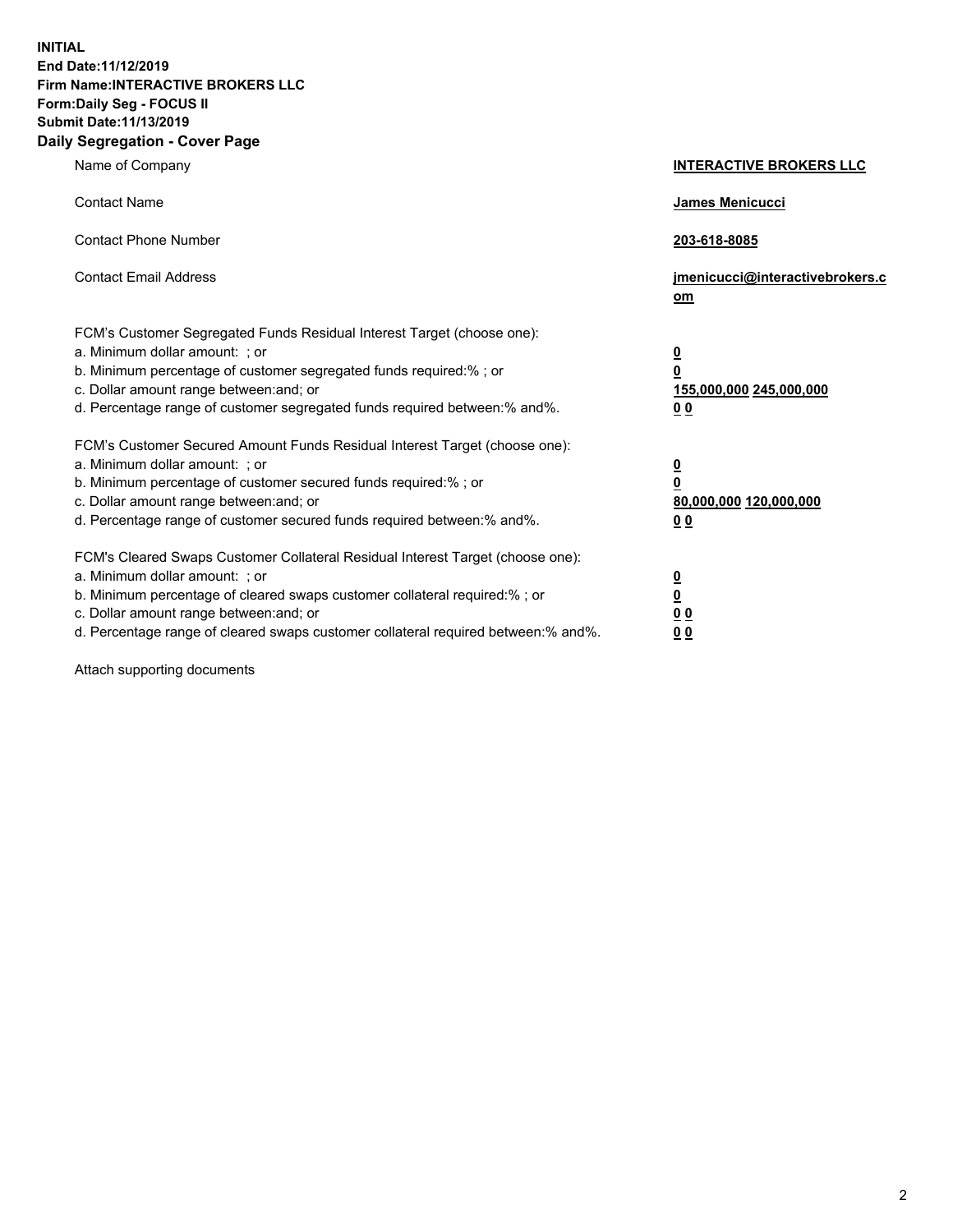## **INITIAL End Date:11/12/2019 Firm Name:INTERACTIVE BROKERS LLC Form:Daily Seg - FOCUS II Submit Date:11/13/2019 Daily Segregation - Secured Amounts**

|                | Daily Segregation - Secured Amounts                                                                |                                  |
|----------------|----------------------------------------------------------------------------------------------------|----------------------------------|
|                | Foreign Futures and Foreign Options Secured Amounts                                                |                                  |
|                | Amount required to be set aside pursuant to law, rule or regulation of a foreign                   | $0$ [7305]                       |
|                | government or a rule of a self-regulatory organization authorized thereunder                       |                                  |
| $\mathbf{1}$ . | Net ledger balance - Foreign Futures and Foreign Option Trading - All Customers                    |                                  |
|                | A. Cash                                                                                            | 494,619,140 [7315]               |
|                | B. Securities (at market)                                                                          | $0$ [7317]                       |
| 2.             | Net unrealized profit (loss) in open futures contracts traded on a foreign board of trade          | 18,299,523 [7325]                |
| 3.             | Exchange traded options                                                                            |                                  |
|                | a. Market value of open option contracts purchased on a foreign board of trade                     | 40,521 [7335]                    |
|                | b. Market value of open contracts granted (sold) on a foreign board of trade                       | -33,704 [7337]                   |
| 4.             | Net equity (deficit) (add lines 1.2. and 3.)                                                       | 512,925,480 [7345]               |
| 5.             | Account liquidating to a deficit and account with a debit balances - gross amount                  | 6,672 [7351]                     |
|                | Less: amount offset by customer owned securities                                                   | 0 [7352] 6,672 [7354]            |
| 6.             | Amount required to be set aside as the secured amount - Net Liquidating Equity                     | 512,932,152 [7355]               |
|                | Method (add lines 4 and 5)                                                                         |                                  |
| 7.             | Greater of amount required to be set aside pursuant to foreign jurisdiction (above) or line        | 512,932,152 [7360]               |
|                | 6.                                                                                                 |                                  |
|                | FUNDS DEPOSITED IN SEPARATE REGULATION 30.7 ACCOUNTS                                               |                                  |
| 1.             | Cash in banks                                                                                      |                                  |
|                | A. Banks located in the United States                                                              | 47,176,838 [7500]                |
|                | B. Other banks qualified under Regulation 30.7                                                     | 0 [7520] 47,176,838 [7530]       |
| 2.             | Securities                                                                                         |                                  |
|                | A. In safekeeping with banks located in the United States                                          | 492,911,125 [7540]               |
|                | B. In safekeeping with other banks qualified under Regulation 30.7                                 | 0 [7560] 492,911,125 [7570]      |
| 3.             | Equities with registered futures commission merchants                                              |                                  |
|                | A. Cash                                                                                            | $0$ [7580]                       |
|                | <b>B.</b> Securities                                                                               | $0$ [7590]                       |
|                | C. Unrealized gain (loss) on open futures contracts                                                | $0$ [7600]                       |
|                | D. Value of long option contracts                                                                  | $0$ [7610]                       |
|                | E. Value of short option contracts                                                                 | 0 [7615] 0 [7620]                |
| 4.             | Amounts held by clearing organizations of foreign boards of trade                                  |                                  |
|                | A. Cash                                                                                            | $0$ [7640]                       |
|                | <b>B.</b> Securities                                                                               | $0$ [7650]                       |
|                | C. Amount due to (from) clearing organization - daily variation                                    | $0$ [7660]                       |
|                | D. Value of long option contracts                                                                  | $0$ [7670]                       |
|                | E. Value of short option contracts                                                                 | 0 [7675] 0 [7680]                |
| 5.             | Amounts held by members of foreign boards of trade                                                 |                                  |
|                | A. Cash                                                                                            | 93,834,546 [7700]                |
|                | <b>B.</b> Securities                                                                               | $0$ [7710]                       |
|                | C. Unrealized gain (loss) on open futures contracts                                                | 452,280 [7720]                   |
|                | D. Value of long option contracts                                                                  | 40,521 [7730]                    |
| 6.             | E. Value of short option contracts                                                                 | -33,704 [7735] 94,293,643 [7740] |
| 7.             | Amounts with other depositories designated by a foreign board of trade<br>Segregated funds on hand | 0 [7760]                         |
| 8.             | Total funds in separate section 30.7 accounts                                                      | $0$ [7765]                       |
| 9.             | Excess (deficiency) Set Aside for Secured Amount (subtract line 7 Secured Statement                | 634,381,606 [7770]               |
|                | Page 1 from Line 8)                                                                                | 121,449,454 [7380]               |
| 10.            | Management Target Amount for Excess funds in separate section 30.7 accounts                        | 80,000,000 [7780]                |
| 11.            | Excess (deficiency) funds in separate 30.7 accounts over (under) Management Target                 | 41,449,454 [7785]                |
|                |                                                                                                    |                                  |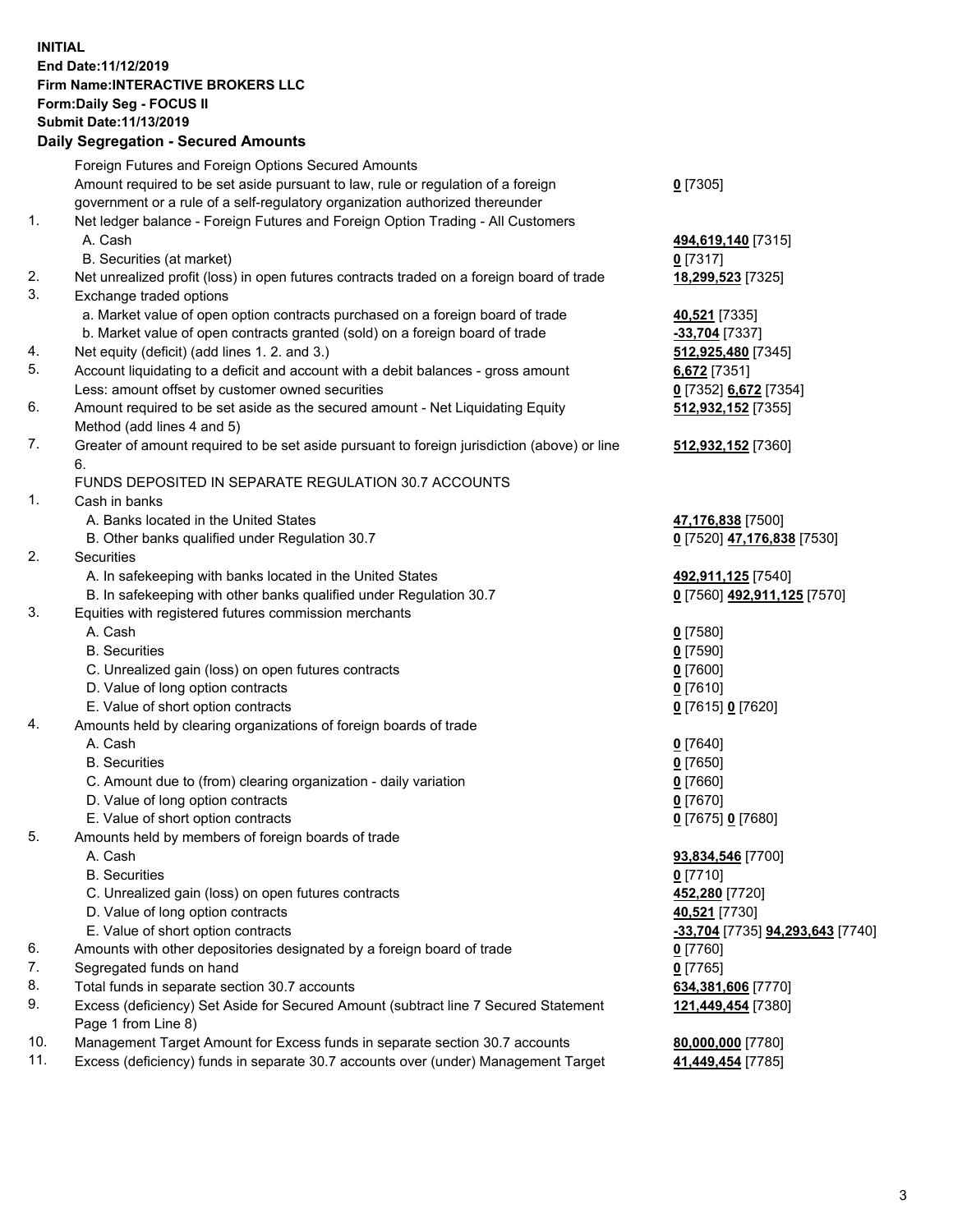**INITIAL End Date:11/12/2019 Firm Name:INTERACTIVE BROKERS LLC Form:Daily Seg - FOCUS II Submit Date:11/13/2019 Daily Segregation - Segregation Statement** SEGREGATION REQUIREMENTS(Section 4d(2) of the CEAct) 1. Net ledger balance A. Cash **4,128,279,383** [7010] B. Securities (at market) **0** [7020] 2. Net unrealized profit (loss) in open futures contracts traded on a contract market **-37,863,480** [7030] 3. Exchange traded options A. Add market value of open option contracts purchased on a contract market **153,886,208** [7032] B. Deduct market value of open option contracts granted (sold) on a contract market **-184,074,324** [7033] 4. Net equity (deficit) (add lines 1, 2 and 3) **4,060,227,787** [7040] 5. Accounts liquidating to a deficit and accounts with debit balances - gross amount **978,369** [7045] Less: amount offset by customer securities **0** [7047] **978,369** [7050] 6. Amount required to be segregated (add lines 4 and 5) **4,061,206,156** [7060] FUNDS IN SEGREGATED ACCOUNTS 7. Deposited in segregated funds bank accounts A. Cash **988,795,985** [7070] B. Securities representing investments of customers' funds (at market) **1,945,286,930** [7080] C. Securities held for particular customers or option customers in lieu of cash (at market) **0** [7090] 8. Margins on deposit with derivatives clearing organizations of contract markets A. Cash **1,671,749** [7100] B. Securities representing investments of customers' funds (at market) **1,354,695,933** [7110] C. Securities held for particular customers or option customers in lieu of cash (at market) **0** [7120] 9. Net settlement from (to) derivatives clearing organizations of contract markets **2,605,496** [7130] 10. Exchange traded options A. Value of open long option contracts **154,297,358** [7132] B. Value of open short option contracts **-184,535,167** [7133] 11. Net equities with other FCMs A. Net liquidating equity **0** [7140] B. Securities representing investments of customers' funds (at market) **0** [7160] C. Securities held for particular customers or option customers in lieu of cash (at market) **0** [7170] 12. Segregated funds on hand **0** [7150] 13. Total amount in segregation (add lines 7 through 12) **4,262,818,284** [7180] 14. Excess (deficiency) funds in segregation (subtract line 6 from line 13) **201,612,128** [7190] 15. Management Target Amount for Excess funds in segregation **155,000,000** [7194]

16. Excess (deficiency) funds in segregation over (under) Management Target Amount Excess

**46,612,128** [7198]